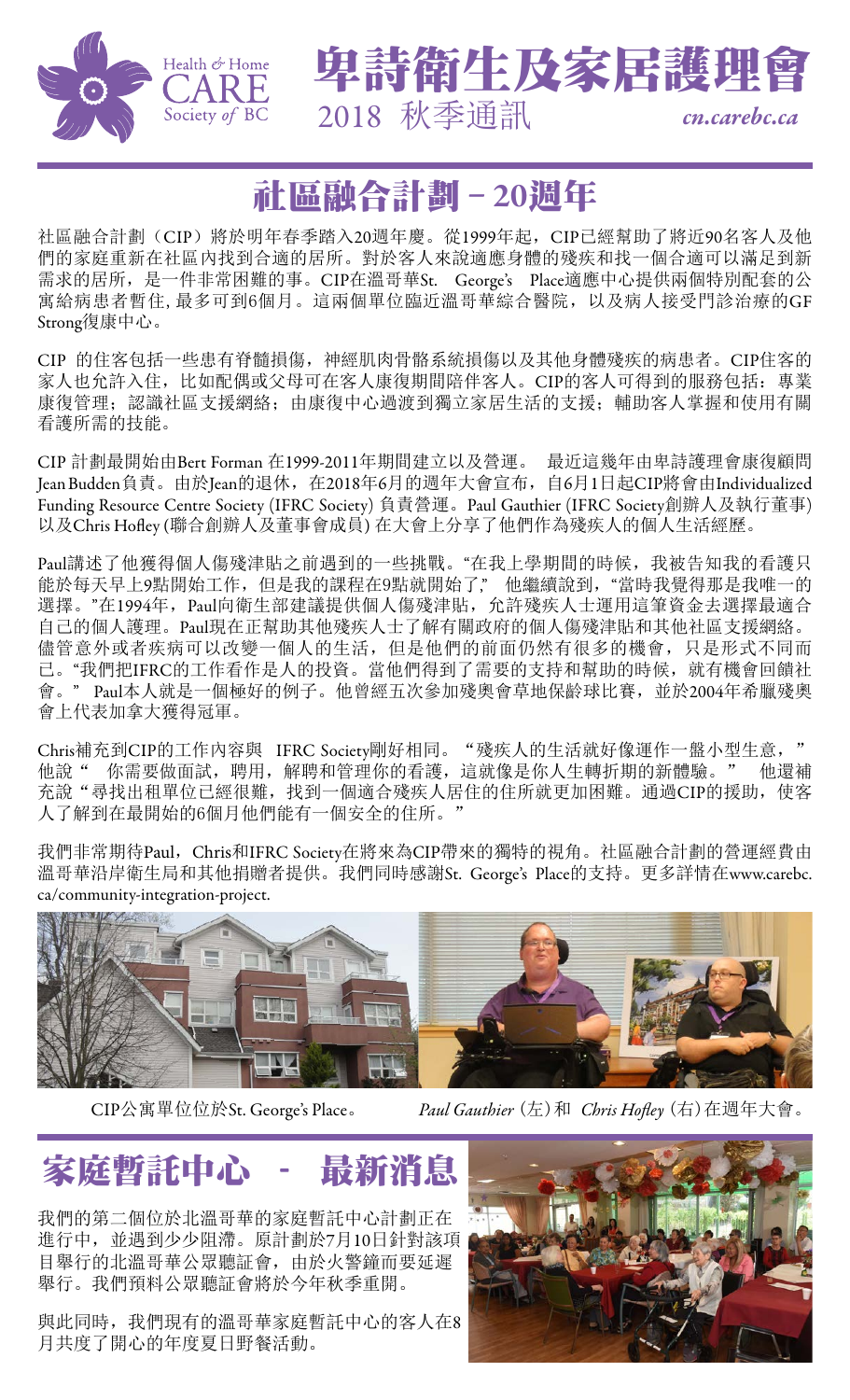## 送餐服務:為服務社區,由社區服務

2017年秋季,卑詩護理會慶祝送餐服務50週年。在過去的這 個會計年度裡, 我們繼續提供送餐服務給年長者、有慢性 或急性病患者,以及從手術,疾病或受傷恢復之人仕。從 2017年4月1日至2018年3月31日期間,我們總共送出了超過 125,000份餐給溫哥華及列治文地區有需要人仕。

我們服務接近1,250名客人,西餐送餐客人和中餐送餐客人各 占一半。中餐送餐於1996年開始服務,59%的客人是獨居老 人,一半以上年齡達80歲或以上。其中有些客人的家庭成員 居住於其他城市 – 我們的送餐義工可能是這些老人家唯一 接觸到的人。義工們在送餐的同時也作一個非正式的安全檢 查。

我們的義工隊伍有超過350名的熱心義工,沒有他們的幫助, 送餐服務就沒有辦法完成。我們平均每天需要70名義工的幫 助,他們估計付出了大約38,000個工作小時。 社區義工的無 私付出讓我們的社區變的不一樣。

我們也需要捐助者的支持。卑詩護理會補助每一份餐,以維 持客人的可負擔成本。我們需要捐助者的慷慨捐助去維持服 務的運行。捐獻請到網址[www.carebc.ca/donate,](https://www.carebc.ca/donate.html) 或致電604-733- 6614.

我們誠意邀請社區人仕參加我們的第十屆卑詩護理會籌款 晚宴,該晚宴將於2018年10月18日於悅海海鮮酒家(1088 Melville Street, Vancouver)舉行。籌得款項將用於各項慈善工 作,包括社區融合計劃,家庭暫託中心以及送餐服務。當晚 將會有現場及無聲拍賣,以及50/50抽獎活動。餐券每位88元 (可獲\$46退稅收條)。詳情請到網址[http://cn.carebc.ca/10th](http://cn.carebc.ca/10th-annual-fundraising-dinner.html)[annual-fundraising-dinner.html](http://cn.carebc.ca/10th-annual-fundraising-dinner.html)或直接與我們聯絡購票。

### 即將舉行的活動



59%是獨居老人

#### 一半以上的客人超過 80 歲或以上

我們總共送出了超過*125,000*份 餐,服務接近*1,250*名客人,全靠 *350*多名的熱心義工。

我們的菜單已更新。請登陸我們 的網站查看新的送餐時間表 (中餐9月起生效,西餐10月起 生效)。

這個夏天我們訪問了幾個送餐學 生義工。查閱他們的故事請到網 址facebook.com/CareBCchinese

| 2018年9月<br>$16\Box$                                                                                                                                                                        | 社區同樂日 -喜士定賽馬場<br>BC被選為喜士定賽馬場10個受惠機構之一, 當中包括5,000元捐助及於9月16日<br>Care<br>(星期日)開放予我們舉辦社區同樂日。 我們希望邀請各支持者及義工與我們一起渡<br>過歡樂的一天, 費用全免。有興趣者請電604-733-6614或電郵到info@carebc.ca                                            |
|--------------------------------------------------------------------------------------------------------------------------------------------------------------------------------------------|--------------------------------------------------------------------------------------------------------------------------------------------------------------------------------------------------------------|
| $2018 \text{ }^{\text{#}}10$<br>月18日                                                                                                                                                       | 第十屆卑詩護理會籌款晚宴<br>(請參閱以上詳情)                                                                                                                                                                                    |
| $2018 \text{#}11$<br>月11日                                                                                                                                                                  | VANCOUVER CHINATOWN LIONESS CLUB "關愛護老在我家籌款餐舞會"<br>Vancouver Chinatown Lioness Club (溫哥華唐人街女獅子會) 將於2018年11月11日(星期<br>日)於列治文幸運海鮮酒家舉行"關愛護老在我家籌款餐舞會",是此慈善餐舞會所籌<br>得之收入將全數捐助卑詩護理會各項社區項目;當中包括中西送餐服務,以及家庭暫<br>托中心。 |
| 2019年1月<br>12及13日                                                                                                                                                                          | 「一劇場」舞台劇再為CARE BC籌務經費<br>2019年1月DramaOne「一劇場」再度呈獻《女人心》音樂舞台劇為Care BC卑斯護理會<br>籌務經費!《女人心》於2014年上演,反應熱烈,觀眾熱切要求重演之聲不絕。2019<br>年《女人心》將重新編製, 在故事、歌曲、製作加入新原素, 將呈獻更豐富的舞台效<br>果, 讓觀眾更投入, 將人與人之間內心情感推進心深處。詳情將於稍後公布。     |
| 歡迎加入MACAULAY CLUB<br>感謝以下商號在2018年5月16日至 2018 年 8月13日成為我們 Macaulay Club成員(捐助超過<br>\$500元或以上), 幫助Care BC各項社區服務。<br>• The Wolrige Foundation<br>• The Lohn Foundation • The Schein Foundation |                                                                                                                                                                                                              |

同時亦感謝我們以下的項目伙伴: 包括: Fair Haven Homes Society, The Vancouver Foundation, St. George's Place Society, Vancouver Coastal Health. 及鳴謝卑詩省政府的財務支援.

> 若貴公司 / 商號願意捐助支持Care BC 各項社區服務, 請電(604) 733-6614, 或網上捐獻cn.carebc.ca/donate.html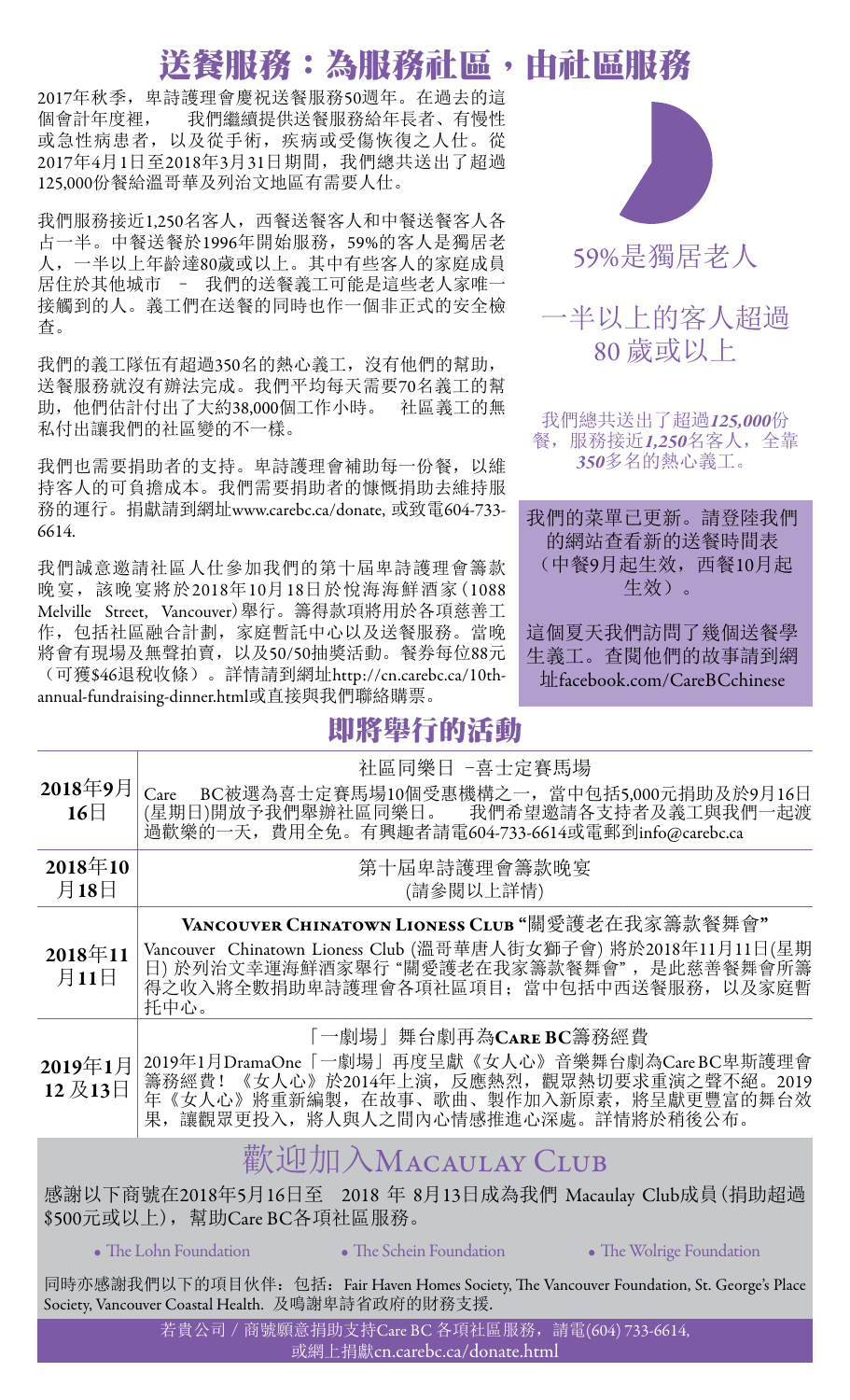

# Care BC Newsletter

#### *Fall 2018 [carebc.ca](http://www.carebc.ca)*

Meals on Wheels | Family Respite Centre | Community Integration Project

#### COMMUNITY INTEGRATION PROJECT - 20<sup>TH</sup> ANNIVERSARY

The Community Integration Project (CIP) celebrates its 20<sup>th</sup> anniversary next spring. The CIP has helped almost 90 individuals and their families regain a place in their communities since 1999. For people with newly acquired physical disabilities, finding suitable housing which meets their new needs is a significant barrier. The CIP provides clients with an accessible apartment unit (of 2 available) for up to 6 months at St. George's Place. The units are close to Vancouver General Hospital and the GF Strong Rehabilitation Centre, where many tenants receive outpatient treatment.

Past CIP clients have had conditions such as Spinal Cord Injuries, Acquired Brain Injuries, Neuro-Musko-Skeletal Injuries and other physical disabilities. The CIP also allows families to stay together - like the husband and wife who both occupied the unit during his recovery, or the mother who was able to support her son while he attended outpatient care. CIP clients also have access to professional rehabilitation management; help identifying the individual's network of community supports; support to transfer from rehabilitation to independent housing; and assistance developing necessary skills to hire and monitor personal attendants.

The CIP was originally founded and operated by Bert Forman from 1999 - 2011. Most recently Jean Budden, MSW, Rehabilitation Consultant for Care BC has been responsible for the program. At Care BC's AGM ( June 2018), a new partnership was announced with the [Individualized Funding Resource Centre Society \(IFRC](http://www.ifrcsociety.org)  [Society\)](http://www.ifrcsociety.org), which took over operation of the program June  $1^{st}$  when Jean retired. Paul Gauthier (Founder & Executive Director at IFRC Society) and Chris Hofley (Co-Founder & Board Member) attended the meeting, speaking of their own personal experiences living with physical disabilities.

Paul described some of his challenges prior to receiving individualized funding for his own care. "I was told a caregiver would only be available to help me at 9 am, while I was attending school, but my classes started at 9 am," he said, adding "It's easy to believe that the option presented is the only choice available." In 1994, Paul was instrumental in getting the Ministry of Health to embrace the idea of individualized funding for people with disabilities, allowing people to determine themselves how best to arrange their own care. Paul now helps other people realize the alternative options available. Although an accident or illness may have changed the circumstances of a person's life, there is still a world of opportunity ahead of them, just with different components. "We see our work as investing in people. When people are given the support and information they need, they flourish and give back to the community." Paul is a perfect example of setting goals; he is a five-time Paralympian in the sport of boccia, winning Gold for Canada in Greece in 2004.

Chris added that the work of the CIP dovetails nicely with that of the IFRC Society. "Life with a disability is like running a small business," he said. "You have to interview, hire, fire, and manage caretakers," which is likely a new experience for someone already in a transitional period of their life. He adds that "finding rental units is already hard enough; obtaining accessible housing is even more difficult. With support from the CIP, clients know that for the first 6 months, they'll have a safe place to live."

We look forward to the unique perspective that Paul, Chris and the IFRC Society will bring to the CIP in the coming years. Funding for the CIP is provided by Vancouver Coastal Health as well as generous donors. We also thank St. George's Place for their support. Learn more at [www.carebc.ca/community-integration-project.](http://www.carebc.ca/community-integration-project)



*The CIP apartment units are located at St. George's Place. Paul Gauthier (l) and Chris Hofley (r) at the AGM.*



#### Family Respite Centre - Updates

Plans for our second Family Respite Centre (FRC) on the North Shore continue to progress, with a slight detour. The Public Hearing for the project at the District of North Vancouver was scheduled for July  $10<sup>th</sup>$ , but was postponed due to a fire alarm. We anticipate that the re-scheduled Public Hearing will take place this Fall.

Meanwhile, guests at our current FRC in Vancouver enjoyed the annual Summer Luncheon in August.